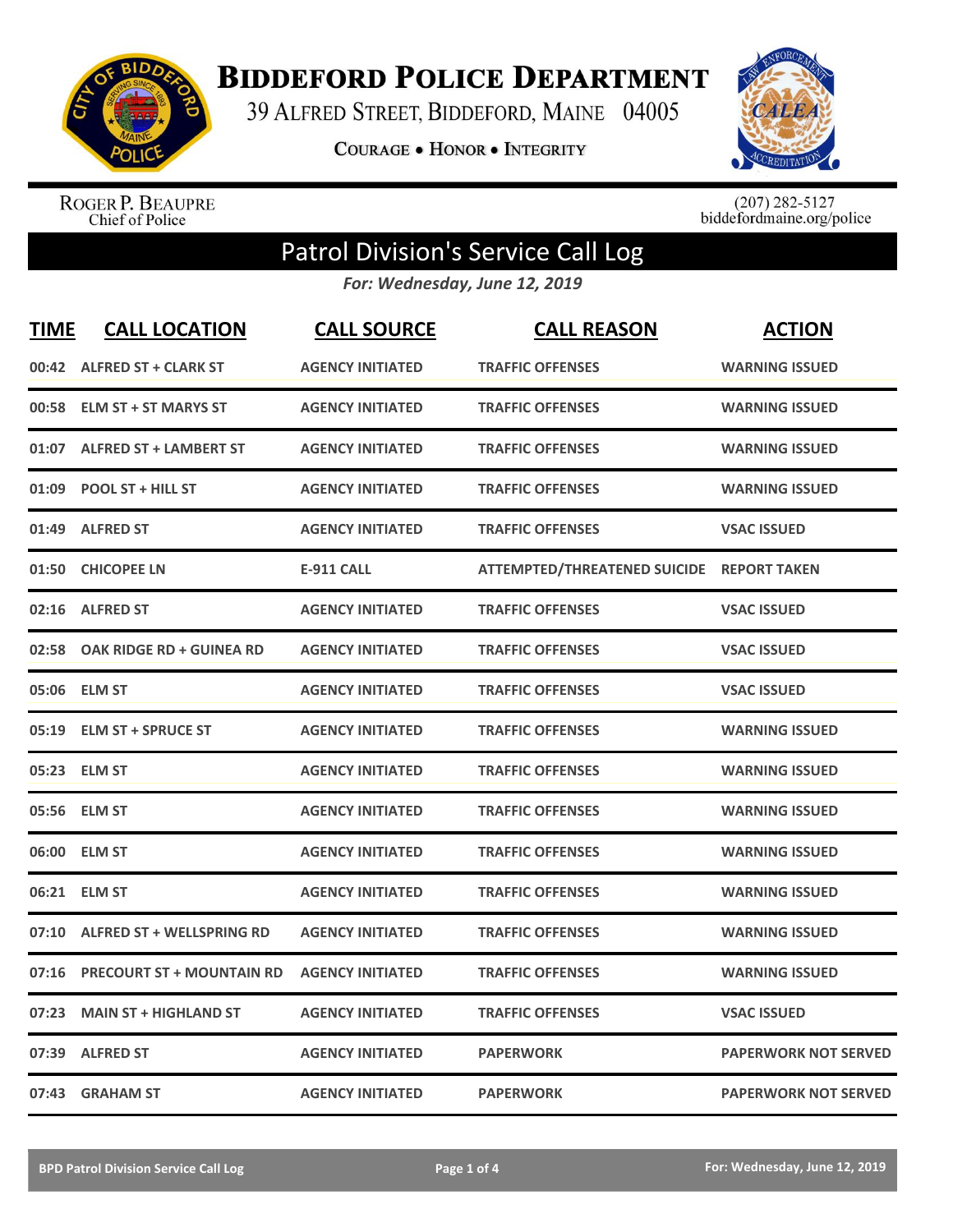| <b>TIME</b> | <b>CALL LOCATION</b>                   | <b>CALL SOURCE</b>                            | <b>CALL REASON</b>                                                    | <b>ACTION</b>               |
|-------------|----------------------------------------|-----------------------------------------------|-----------------------------------------------------------------------|-----------------------------|
|             | 07:48 BIRCH ST                         | <b>AGENCY INITIATED</b>                       | <b>PAPERWORK</b>                                                      | <b>PAPERWORK NOT SERVED</b> |
|             | 08:00 WEST CUTTS ST                    | <b>OTHER</b>                                  | <b>DHHS REFERRAL</b>                                                  | <b>REPORT TAKEN</b>         |
|             | 08:02 ALFRED ST                        | <b>WALK-IN AT STATION</b>                     | <b>COURT ORDERED CHECK IN</b>                                         | <b>SERVICES RENDERED</b>    |
|             | 08:08 APPLE RIDGE DR                   | <b>AGENCY INITIATED</b>                       | <b>THEFT</b>                                                          | <b>REPORT TAKEN</b>         |
|             | 08:16 HILL ST                          | <b>AGENCY INITIATED</b>                       | <b>TRAFFIC OFFENSES</b>                                               | <b>WARNING ISSUED</b>       |
|             | 08:20 HILL ST + LANDRY ST              | <b>AGENCY INITIATED</b>                       | <b>TRAFFIC OFFENSES</b>                                               | <b>WARNING ISSUED</b>       |
| 08:49       | <b>BIDDEFORD GATEWAY CTR</b>           | <b>AGENCY INITIATED</b>                       | <b>TRAFFIC OFFENSES</b>                                               | <b>WARNING ISSUED</b>       |
|             | 08:54 SUMMER ST                        | <b>NON-EMERGENCY CALL</b>                     | <b>ANIMAL COMPLAINT</b>                                               | <b>SERVICES RENDERED</b>    |
|             | 08:58 ALFRED ST                        | <b>AGENCY INITIATED</b>                       | <b>TRAFFIC OFFENSES</b>                                               | <b>WARNING ISSUED</b>       |
|             | 09:12 ALFRED ST                        | <b>AGENCY INITIATED</b>                       | <b>TRAFFIC OFFENSES</b>                                               | <b>WARNING ISSUED</b>       |
|             | 09:15 POOL ST                          | <b>AGENCY INITIATED</b>                       | <b>TRAFFIC OFFENSES</b>                                               | <b>WARNING ISSUED</b>       |
|             | 09:17 ALFRED ST                        | <b>E-911 CALL</b>                             | 911 MISUSE                                                            | <b>NO ACTION REQUIRED</b>   |
| 09:31       | <b>MAIN ST</b>                         | <b>WALK-IN AT STATION</b>                     | <b>COMPLAINT</b>                                                      | <b>SERVICES RENDERED</b>    |
|             | 09:32 MAIN ST + ALFRED ST              | <b>AGENCY INITIATED</b>                       | <b>TRAFFIC OFFENSES</b>                                               | <b>WARNING ISSUED</b>       |
| 09:39       | <b>ELM ST</b>                          | <b>AGENCY INITIATED</b>                       | <b>TRAFFIC OFFENSES</b>                                               | <b>ARREST(S) MADE</b>       |
|             | CHARGE: VIOLATING CONDITION OF RELEASE | CHARGE: OPERATING WITH SUSPENDED REGISTRATION | OFFENDER: CHRISTIAN T CUNNINGHAM  AGE: 26  RESIDENT OF: WATERBORO, ME |                             |
|             | 09:58 POOL ST + HIDDEN FARM RD         | <b>AGENCY INITIATED</b>                       | <b>TRAFFIC OFFENSES</b>                                               | <b>WARNING ISSUED</b>       |
|             | 10:05 MAPLEWOOD AVE                    | E-911 CALL                                    | 911 MISUSE                                                            | <b>SERVICES RENDERED</b>    |
|             | 10:23 ELM ST                           | <b>NON-EMERGENCY CALL</b>                     | <b>ARTICLES LOST/FOUND</b>                                            | <b>NO ACTION REQUIRED</b>   |
|             | 10:41 ALFRED ST                        | <b>WALK-IN AT STATION</b>                     | <b>COURT ORDERED CHECK IN</b>                                         | <b>SERVICES RENDERED</b>    |
|             | 10:42 ALFRED ST                        | <b>WALK-IN AT STATION</b>                     | <b>COURT ORDERED CHECK IN</b>                                         | <b>SERVICES RENDERED</b>    |
|             | 10:55 GRANITE ST                       | <b>NON-EMERGENCY CALL</b>                     | <b>ANIMAL COMPLAINT</b>                                               | <b>WARNING ISSUED</b>       |
|             | 11:04 WEST ST                          | <b>AGENCY INITIATED</b>                       | <b>TRAFFIC OFFENSES</b>                                               | <b>WARNING ISSUED</b>       |
|             | 11:16 MAIN ST + ELM ST                 | <b>AGENCY INITIATED</b>                       | <b>TRAFFIC OFFENSES</b>                                               | <b>VSAC ISSUED</b>          |
|             | 11:59 ALFRED ST                        | <b>RADIO</b>                                  | <b>PAPERWORK</b>                                                      | <b>PAPERWORK NOT SERVED</b> |
|             | 12:03 ALFRED ST + ROBERTS ST           | <b>E-911 CALL</b>                             | <b>DISABLED VEHICLE</b>                                               | <b>VEHICLE TOWED</b>        |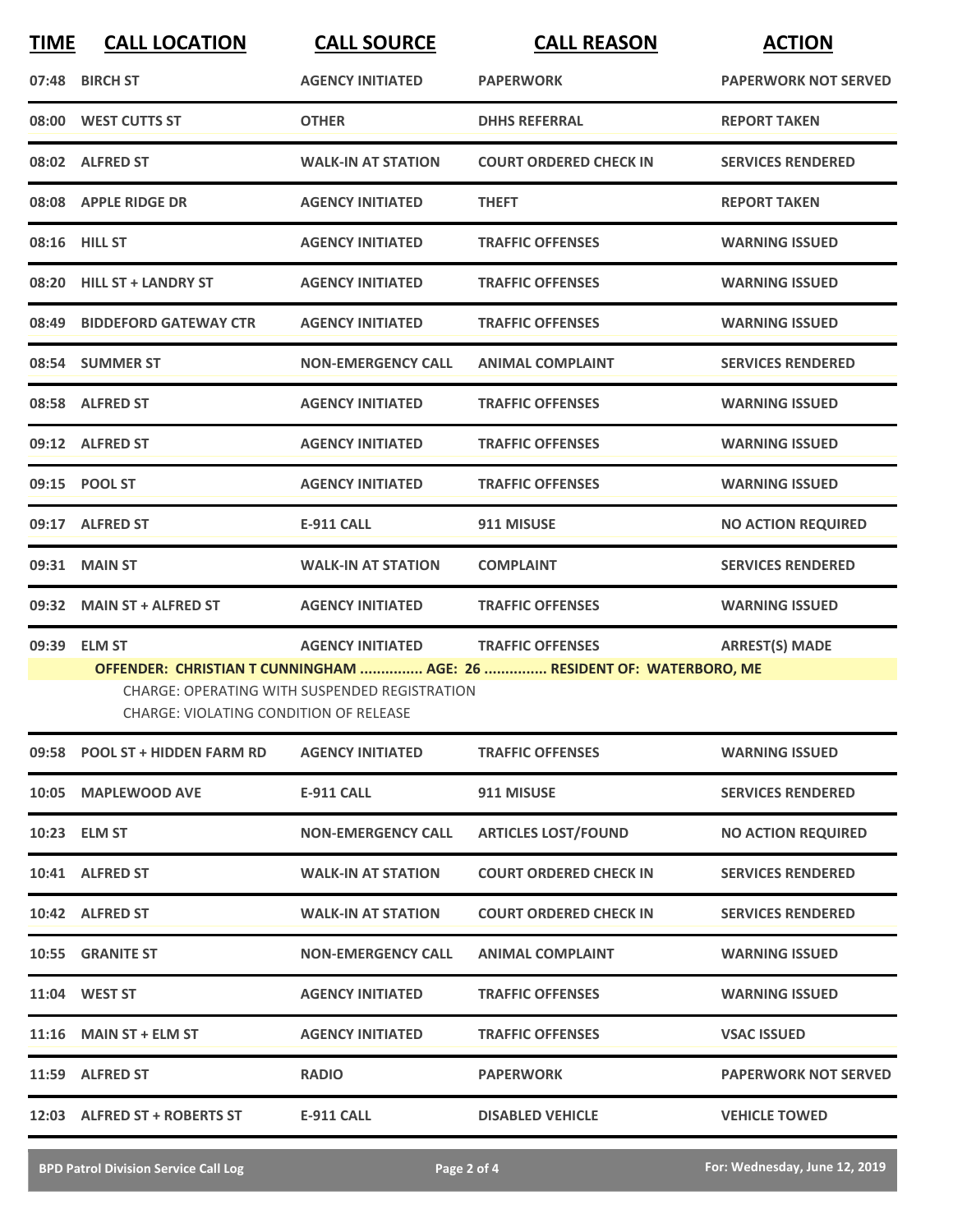| <b>TIME</b> | <b>CALL LOCATION</b>           | <b>CALL SOURCE</b>        | <b>CALL REASON</b>               | <b>ACTION</b>               |
|-------------|--------------------------------|---------------------------|----------------------------------|-----------------------------|
|             | 12:52 ALFRED ST                | <b>AGENCY INITIATED</b>   | <b>SEX OFFENDER REGISTRATION</b> | <b>SERVICES RENDERED</b>    |
|             | 13:03 ALFRED ST                | <b>AGENCY INITIATED</b>   | <b>SHARPS CONTAINER</b>          | <b>SERVICES RENDERED</b>    |
|             | 13:07 ALFRED ST                | <b>AGENCY INITIATED</b>   | <b>TRAFFIC OFFENSES</b>          | <b>WARNING ISSUED</b>       |
|             | 13:21 ALFRED ST                | <b>RADIO</b>              | <b>PAPERWORK</b>                 | <b>PAPERWORK NOT SERVED</b> |
|             | 13:52 HILL ST                  | <b>AGENCY INITIATED</b>   | <b>TRAFFIC OFFENSES</b>          | <b>WARNING ISSUED</b>       |
|             | 14:03 WASHINGTON ST            | <b>NON-EMERGENCY CALL</b> | <b>SUSPICION</b>                 | <b>SERVICES RENDERED</b>    |
|             | 14:09 ALFRED ST                | <b>AGENCY INITIATED</b>   | <b>TRAFFIC OFFENSES</b>          | <b>WARNING ISSUED</b>       |
|             | 14:16 ALFRED ST                | <b>AGENCY INITIATED</b>   | <b>TRAFFIC OFFENSES</b>          | <b>WARNING ISSUED</b>       |
| 14:18       | <b>WASHINGTON ST</b>           | <b>AGENCY INITIATED</b>   | <b>ANIMAL COMPLAINT</b>          | <b>SERVICES RENDERED</b>    |
|             | 14:23 DUPONT AVE               | <b>NON-EMERGENCY CALL</b> | <b>DISTURBANCE / NOISE</b>       | <b>SERVICES RENDERED</b>    |
|             | 14:33 GEORGE ST                | <b>WALK-IN AT STATION</b> | <b>PAPERWORK</b>                 | <b>NO ACTION REQUIRED</b>   |
|             | 15:38 ALFRED ST                | <b>NON-EMERGENCY CALL</b> | <b>COURT ORDERED CHECK IN</b>    | <b>SERVICES RENDERED</b>    |
|             | 15:42 LESTER B ORCUTT BLVD     | <b>AGENCY INITIATED</b>   | <b>TRAFFIC OFFENSES</b>          | <b>WARNING ISSUED</b>       |
|             | 15:48 MAY ST                   | <b>NON-EMERGENCY CALL</b> | <b>BURGLARY</b>                  | <b>REPORT TAKEN</b>         |
| 16:05       | <b>TIGER WAY</b>               | <b>NON-EMERGENCY CALL</b> | <b>THEFT</b>                     | <b>REPORT TAKEN</b>         |
|             | 17:05 ALFRED ST                | <b>NON-EMERGENCY CALL</b> | <b>PAPERWORK</b>                 | <b>PAPERWORK SERVED</b>     |
|             | 17:44 MAY ST                   | <b>AGENCY INITIATED</b>   | <b>BURGLARY</b>                  | <b>REPORT TAKEN</b>         |
|             | <b>18:13 MAIN ST</b>           | <b>NON-EMERGENCY CALL</b> | <b>ANIMAL COMPLAINT</b>          | <b>NO VIOLATION</b>         |
|             | <b>18:21 CATHEDRAL OAKS DR</b> | <b>NON-EMERGENCY CALL</b> | <b>ANIMAL COMPLAINT</b>          | <b>SERVICES RENDERED</b>    |
|             | 18:31 OAK RIDGE RD + GUINEA RD | <b>AGENCY INITIATED</b>   | <b>SUSPICION</b>                 | <b>SERVICES RENDERED</b>    |
|             | 18:35 BAYVIEW AVE              | <b>E-911 CALL</b>         | <b>SUSPICION</b>                 | <b>SERVICES RENDERED</b>    |
|             | 19:11 ALFRED ST                | <b>WALK-IN AT STATION</b> | <b>COURT ORDERED CHECK IN</b>    | <b>SERVICES RENDERED</b>    |
|             | <b>19:18 MAIN ST</b>           | <b>NON-EMERGENCY CALL</b> | <b>THEFT</b>                     | <b>NO VIOLATION</b>         |
|             | 19:26 ALFRED ST                | <b>E-911 CALL</b>         | 911 MISUSE                       | <b>NO ACTION REQUIRED</b>   |
|             | 19:30 ELM ST                   | <b>NON-EMERGENCY CALL</b> | <b>ANIMAL COMPLAINT</b>          | <b>UNFOUNDED</b>            |
|             | 19:42 WENTWORTH ST             | <b>NON-EMERGENCY CALL</b> | <b>ARTICLES LOST/FOUND</b>       | <b>NO VIOLATION</b>         |